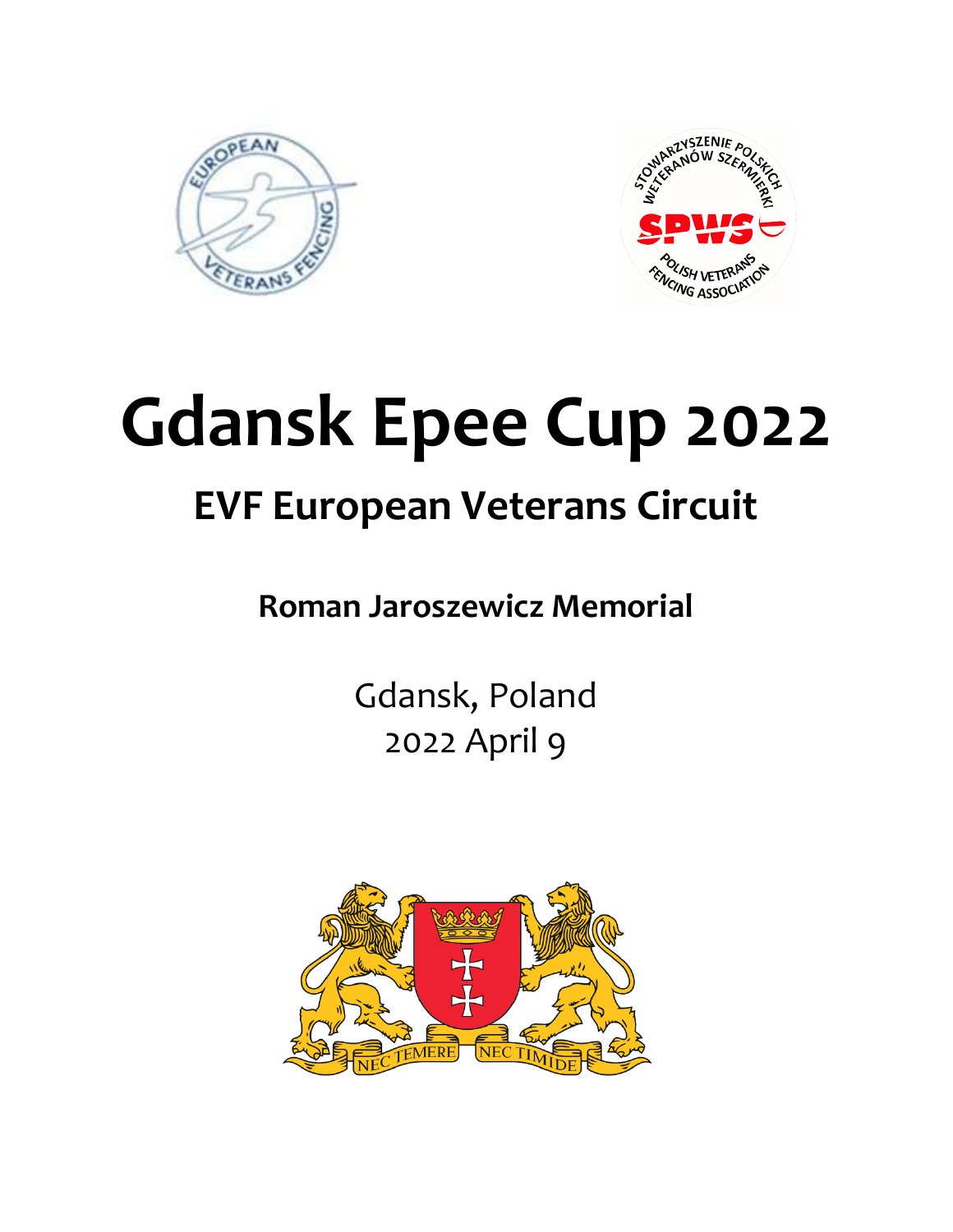# **COMPETITION HALL:**

Gdańska Szkoła Szermierki: Ul. VII Dwor 7, 80-301 Gdansk 30 minutes by Taxi from Gdansk Airport and 15 minutes from Gdansk Train Central Station

| <b>Participants</b> | Category | <b>Entry confirmation</b> | <b>Start</b> |
|---------------------|----------|---------------------------|--------------|
| Men                 | 182      | $07:30 - 08:30$           | 9:00         |
| Men                 | 384      | $08:30 - 09:30$           | 10:00        |
| Women               | 182      | 10:30 - 11:30             | 12:00        |
| Women               | 384      | 11:30 - 12:30             | 13:00        |

## **PROGRAMME:**

### **ADMITTED CATEGORIES FOR VETERANS:**

- Cat. 1 40+ years old, born 1973 to 1982
- Cat. 2 50+ years old, born 1963 to 1972
- Cat. 3 60+ years old, born 1953 to 1962
- Cat. 4 70+ years old, born 1952 or earlier.

### **Participants:**

Open to all Fencers with a valid national license.

## **Registrations:**

Registration deadline is before Monday  $04<sup>th</sup>$  of April. No entries will be accepted on spot.

Registrations can be made only on: **[start@weteraniszermierki.pl](mailto:start@weteraniszermierki.pl)** Entry form: Name, Surname, Date of birthday, Sex, Sport Club name, country, email address, phone number.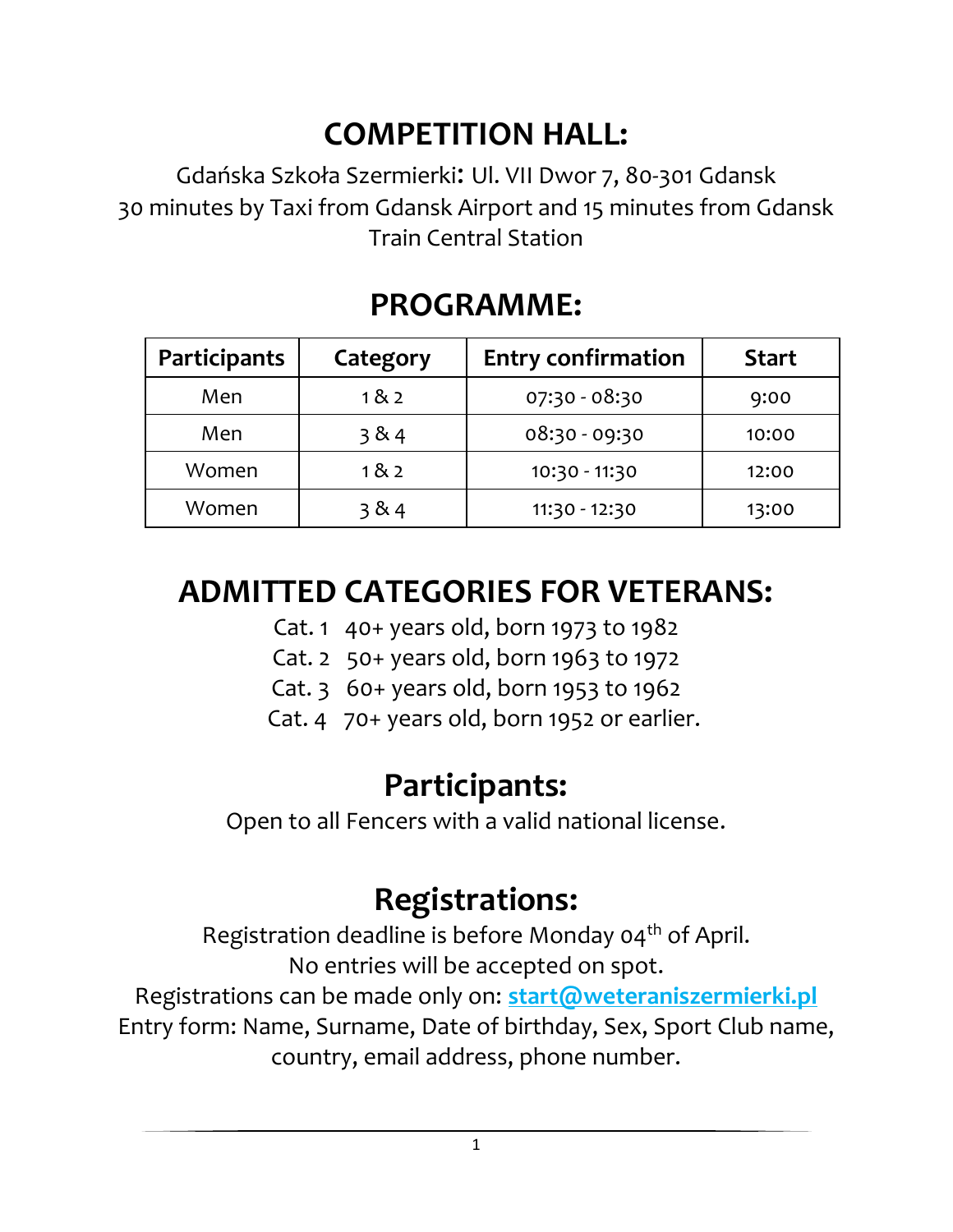## **ENTRY FEE:**

40 EUR. No payment accepted on the door. More information about account number soon on: **<http://weteraniszermierki.pl/komunikat-competition-schedule/>**

## **FORMAT:**

According to the European Veterans Circuit Guidelines 2021-2022 (EVF). Exact format will depend on the number of entrants in each age category.

#### **LIVE STREAM on YOUTUBE:**

Link will be on Facebook profile: **<http://www.facebook.com/weteraniszermierki/>**

#### **VIDEO REFFERING:**

From T-16.

## **PRIZE FOR:**

Gold, Silver and two Bronze medals for winners.

## **REFEREES:**

Provided by the organizers.

## **EQUIPMENT:**

According to the rules of the Polish Fencing Federation: Fencing suit 800N (FIE) with under plastron 800N, mask 1600N (FIE) with the new fixing technology is compulsory. Use of the chest protector is compulsory for women and suggested for men. Blade FIE. The organizers reserve the right to exclude fencers with improper equipment from the competition.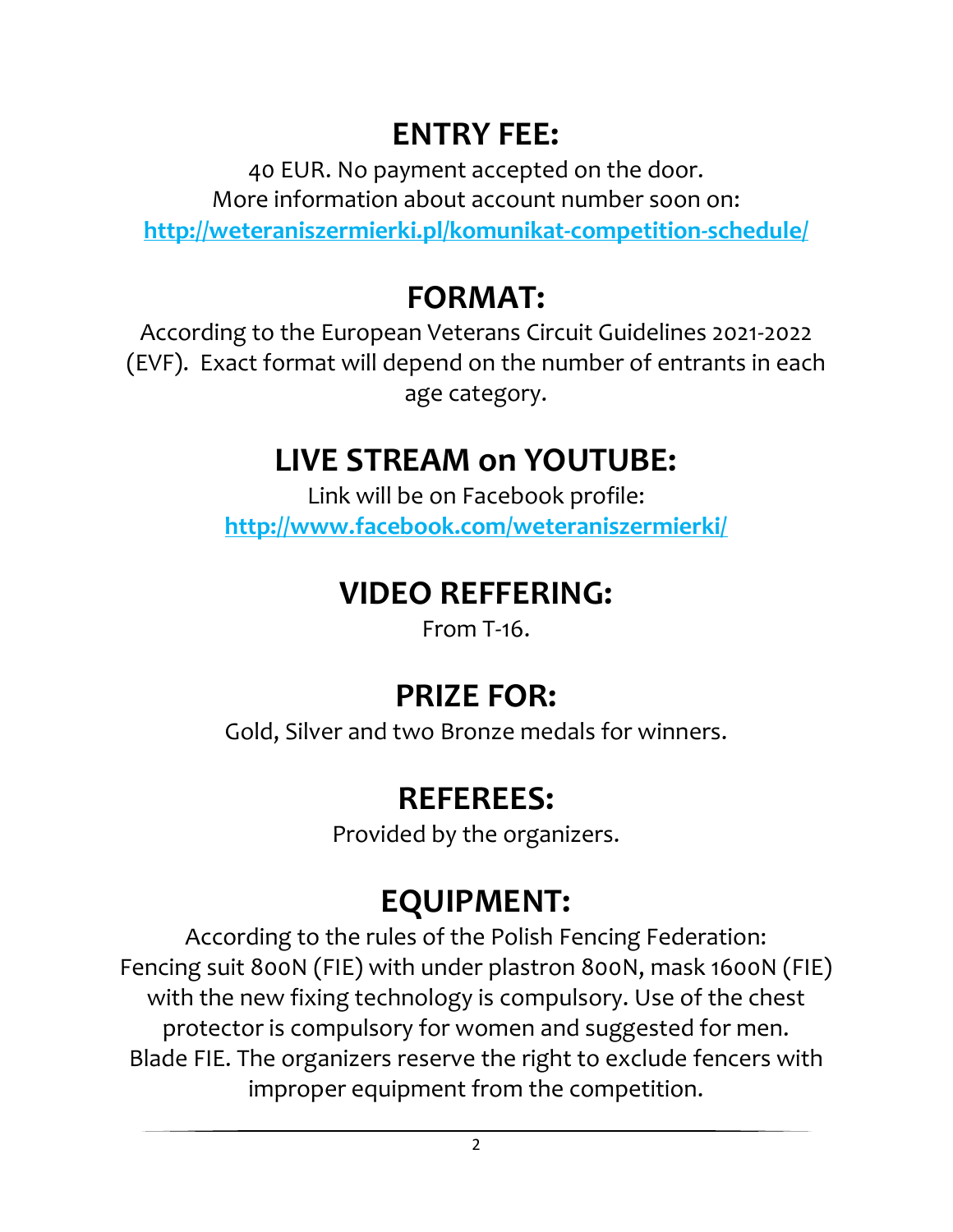# **MEDICAL SERVICE:**

The organizers provide medical service in the venue.

# **HEALTH CRITERIA:**

Requirements will follow with PL regulations at the time od the event. An announcement will be posted on: **<http://weteraniszermierki.pl/przepisy-sanitarne-covid-regulations/>**

# **SERVICES:**

There will be a service bar-buffet during the competition There will be fencing shop at the competition venue

# **TERMS OF CANCELLATION:**

The organizers reserve the right to postpone or cancel the competition due to circumstances caused by Covid pandemic prior to the start of the competition. Entry fees will be refunded minus transaction fees in the case of cancelation. Cancelation will be announcement on the SPWS website and the EVF website.

# **HOTELS AT NEGOTIATED PRICES:**

More information on:

**<http://weteraniszermierki.pl/zakwaterowanie-accommodation/>**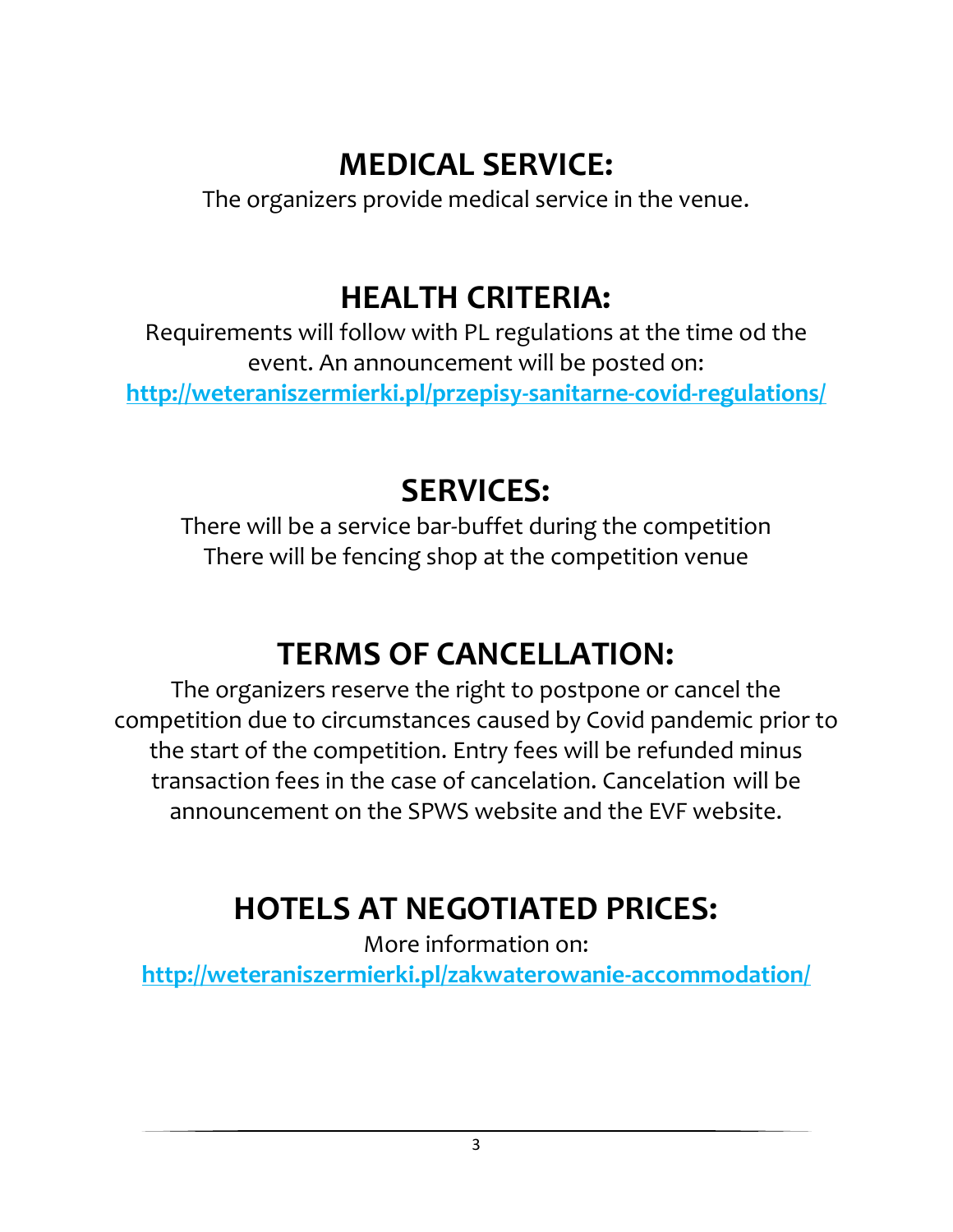### **COMPETITION HALL PLACE:**